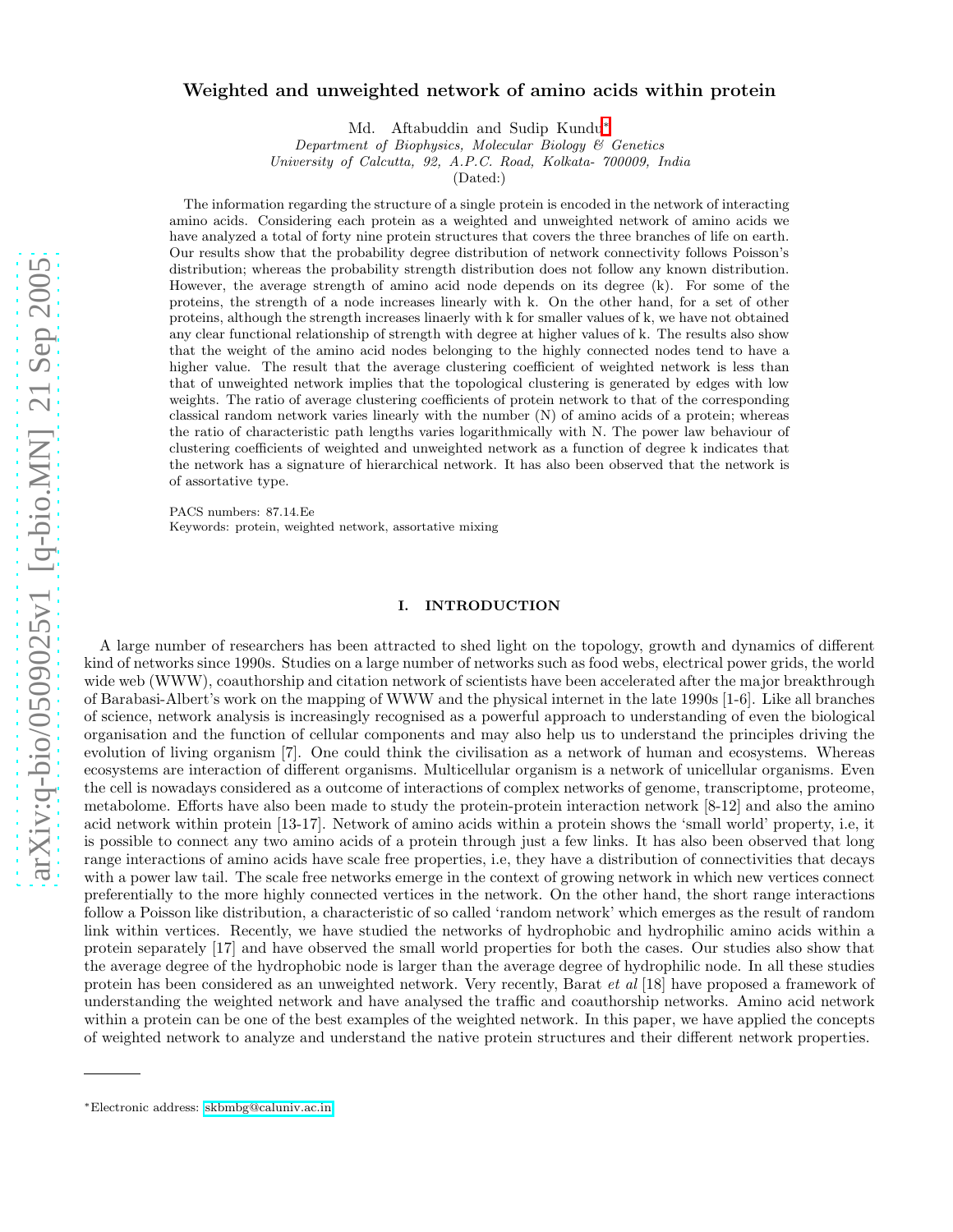#### II. METHODS

#### A. Protein as a weighted network

Protein molecule is a polymer of twenty different amino acids joined by peptide bonds. The selection of specific amino acids is crucial for the molecule's native structure. Amino acids in different regions form local regular secondary structure  $(\alpha$  - helix,  $\beta$ - sheet, etc.), which pack to form tertiary structure (active conformation) that in turn stabilizes three dimensional conformations. Several polypeptide chains forming the tertiary structure arrange to form quarternary structure (homo/hetero dimer complexes) [19]. In active 3-D conformational space of a protein, the amino acids may have different interactions with each other. In fact, the i-th amino acid of a protein may come in close contact with  $(i+j)$ -th amino acid, where j may take a large value. Further, between any two amino acids the atoms of the side chains of two different amino acids may have the possibilities of more than one interaction. In the amino acid network within a protein, the amino acids are considered as nodes. A link between any two amino acids is considered to be present if any two atoms from two different amino acids are within  $5 \text{ Å}$  distance (which is the higher cut-off of London-van der Waals forces [20]). Since several atoms of any amino acid 'i' may be within the prescribed distance of several atoms of another amino acid 'j'; there is a possibility of multiple links between different amino acids. These multiple links between any two different amino acids are the basis of the weight of the connectivity. The intensity  $w_{ij}$  of the interaction between two amino acids 'i' and 'j' is defined as the number of possible links between i and j-th amino acids. To understand the nature of link we have analysed a total of forty-nine protein structures [Table I] of nine different fold types that almost covers all the major four protein classes (all - $\alpha$ , all - $\beta$ , mixed  $\alpha/\beta$ , mixed  $\alpha + \beta$ ) corresponding to the three branches of life on earth (archaea, bacteria, eukariya) [21].

# B. Network Parameters

The most elementary property of the connectivity of a network is the degere of its node. The degree of any node 'i' is represented by  $k_i = \sum_j a_{ij}$ . Here  $a_{ij}$  is the element of the adjacency matrix of the graph, whose value is 1 if an edge connects a node 'i' to the another node 'j' and 0 otherwise. For a weighted network, one wants to calculate the strength of a node represented by  $s_i = \sum_j a_{ij} w_{ij}$ . Here  $w_{ij}$  is the number of possible interactions between any two ('i' and 'j' ) amino acids. This parameter actually is a better representation of a protein network since it actually represents the number of connectivity of an amino acid with all other amino acids. It should be mentioned that we have not considered the energy of any interaction. The spread in the strength of a node has been characterised by a distribution function  $P(s)$ ; where  $P(s) = N(s)/\sum N(s)$ ,  $N(s)$  being the number of nodes with strength 's'. On the other hand the probability of degree distribution is represented by  $P(k) = N(k)/\sum N(k)$ .

To examine if there is any 'small world' property in the network, one conventionally have to determine the two parameters- i) the characteristic path length  $(L)$  and ii) the clustering coefficient  $(C)$ . The characteristic path length L of a graph is the path length between two nodes averaged over all pairs of nodes. Traditionally the clustering coefficient  $C_i$  of a node 'i' is the ratio between the total number  $(e_i)$  of the edges actually connecting its nearest neighbour and the total number of all possible edges between all these nearest neighbour  $[k_i(k_i - 1)/2]$ ; if 'i' vertex has  $k_i$  neighbours] and is given by  $C_i = 2e_i/k_i(k_i - 1)$ . The clustering coefficient of the whole network is the average of all individual  $C_i$ 's. For a random network having N number of nodes with average degree  $\lt k$ , the characteristic pathlength ( $L_r$ ) and the clustering coefficient ( $C_r$ ) have been calculated using the expression  $L_r \approx \ln N/\ln \langle k \rangle$ and  $C_r \approx \langle k \rangle / N$  given in [2]. According to Watts & Strogatz [2], if L and C values of a network are such that  $C >> C_r$  and  $L \geq L_r$ ; then that network is said to have the 'small world' property.

Combining the topological information with the weight distribution of the network, Barat et al have introduced an analogous parameter of C and that is known as weighted clustering coefficient,  $C_i^w$ . The weighted clustering coefficient is given by

$$
C_i^w = \frac{1}{s_i(k_i-1)} \sum_{j,h} \frac{w_{ij} + w_{ih}}{2} a_{ij} a_{ih} a_{jh}
$$

This weighted clustering coefficient,  $C_i^w$  is a measure of the local cohessiveness that takes into account the importance of the clustered structure on the basis of amount of interaction intensity (number of possible interactions between amino acids) actually found on the local triplets.

To study the tendency for nodes in networks to be connected to other nodes that are like (or unlike) them, we have first calculated the Pearson correlation coefficient (r) of the degrees at either ends of an edge. For our undirected unweighted protein network this r value has been calculated using the expression suggested by Newman [21] and is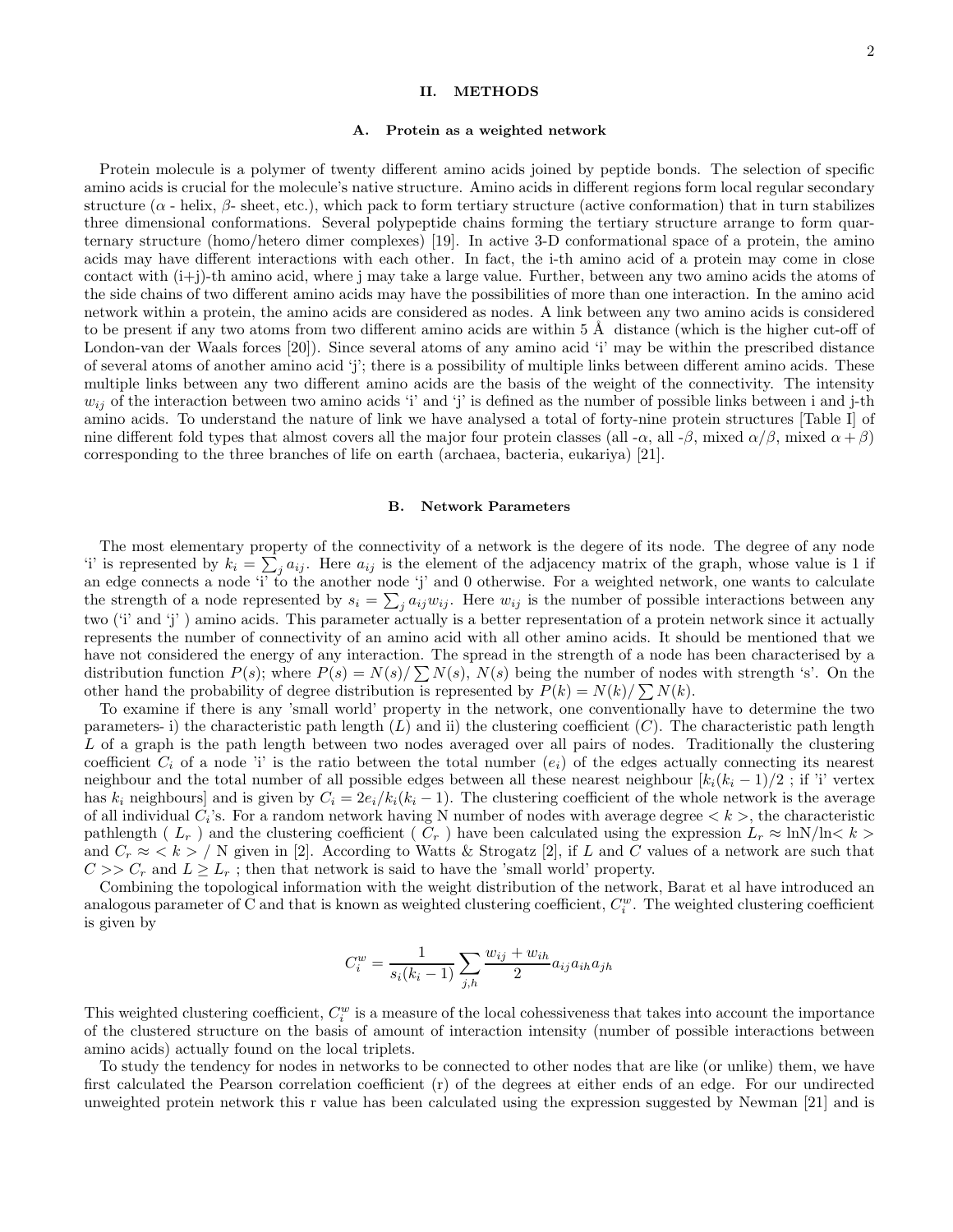given as

$$
r = \frac{N^{-1} \sum_{i} j_{i} k_{i} - [N^{-1} \sum_{i} 0.5(j_{i} + k_{i})]^{2}}{N^{-1} \sum_{i} 0.5(j_{i}^{2} + k_{i}^{2}) - [N^{-1} \sum_{i} 0.5(j_{i} + k_{i})]^{2}}
$$

Here  $j_i$  and  $k_i$  are the degrees of the vertices at the ends of the i-th degree, with i=1,..N. This parameter would help us to understand whether the network is assortative or disassortative type. For an unweighted network this could also be understood calculating the average nearest neighbor degree for different k and comparing this  $k_{nn}$  with the k values. If  $k_{nn}(k)$  is an increasing function of k then the network is of assortative type. On the other hand, for a weigheted network Barat et al have modified the expression for  $k_{nn,i}$  and suggested the equivalent weighted average nearest-neighbors degree  $k_{nn,i}^w$  to be defined as

$$
k_{nn,i}^{w} = \frac{1}{s_i} \sum_{j=1}^{N} a_{ij} w_{ij} k_j
$$

# III. RESULTS & DISCUSSIONS

We have analyzed the network of forty-nine proteins listed in Table I. For each of all the proteins, all the amino acids are part of a single network, i.e., there is no isolated node present in any of the networks. For each of the 49 proteins we have calculated the average degree  $\langle k \rangle$ . The values vary from 8.23 to 11.01. The average of the  $\langle k \rangle$ values for all 49 proteins was found to be 9.40 with standard deviation 0.55. We have also observed that the value of average degree does not depend on the network size (i.e., on the number of amino acids of the protein). Next we have studied the degree and strength distributions of the nodes within the network. For all the proteins we have studied, the probability distributions  $P(k)$  are of Poisson's distribution type as is evident from Fig 1. However, for each of the proteins the probability strength distribution  $P(s)$  of the nodes exhibit no clear pattern as is shown in Fig 2. This dissimilarity in the functional behaviour of  $P(k)$  and  $P(s)$  demands further investigations on the relationship between strength(s) and degree(k) of the nodes.

To understand the relationship between the strength of a node with its degree we have further studied the average strength  $s(k)$  as a function of k. We have observed that the strength of a vertex changes with its degree k [Fig 3]. For some of the proteins, there is a linear relationship of  $s(k)$  with k , i.e., the strength of a vertex is simply proportional to its degree. On the other hand, for a set of other proteins, although the strength increases linearly with k for smaller values of k, we have not obtained any clear functional relationship of strength with degree at higher values of k. One of the possible explanations is as follows. Consider an amino acid 'i' having a small number of amino acids interacting with it [Fig 4]. In this case, it is possible to accomodate most of the atoms of side chains of all interacting amino acids within 5 Å distance of the i-th amino acid. Hence, for smaller k, the strength of a vertex increases almost linearly with its degree. On the other hand, for larger k, there are more number of interacting amino acids than in the previous case. In such case, most of the atoms of a section of interacting amino acids may not fall within the prescribed distance due to spatial constraints imposed by the surrounding amino acids. Next, we have plotted the average weight (<  $w_{ij}$  >) as a function of the end-point degree  $(k_ik_j)$  in Fig 5. The average weight fluctuates for the whole range of  $k_i k_j$  values. However, from Fig 5, it is clear that although there are local fluctuations, there is a tendency of the average weights to increase with their  $k_i k_j$  values (as depicted from the inset figure of Fig 5). The result implies that the weight of amino acid nodes belonging to the highly connected nodes tend to have a higher value.

We next describe how the clustering coefficients for both weighted and unweighted networks vary with their degree k. At the same time we examine whether the networks have the 'small world' property or not. We also test whether there is any dependency of average clustering coefficient and average path length on the network sizes.

As mentioned earlier, we have followed Watts and Strogatz prescription to verify whether the protein network exhibit 'small world' property or not. We have calculated the average clustering coefficient  $\langle C \rangle$  and the characteristic path length  $\langle L \rangle$  for each of the forty-nine proteins and their respective values  $\langle C_r \rangle \& \langle L_r \rangle$  for the random network having the same N and  $\lt k$ . In the present study, the  $\lt C$   $>$  values vary from 0.464 to 0.586; whereas the ratios ( $p = < C > / < C_r >$ ) of average clustering coefficient to that of the corresponding classical random graph vary from 4.61 to 25.20. On the other hand, the characteristic path length is of the same order as that of the corresponding random network. Although the ratios (p) for protein networks are not of the order of  $10^2 - 10^4$  as observed in the case of scientific collboration networks and network of film actors, there are several other networks where 'p' may have smaller values [1, 4-6, 17]. For example, the ratio for metabolic network, protein-protein interaction network, food webs and network of C.Elegans has values 5.0, 4.4, 12.0 and 5.6 respectively. The above results indicate the small world property of the protein network.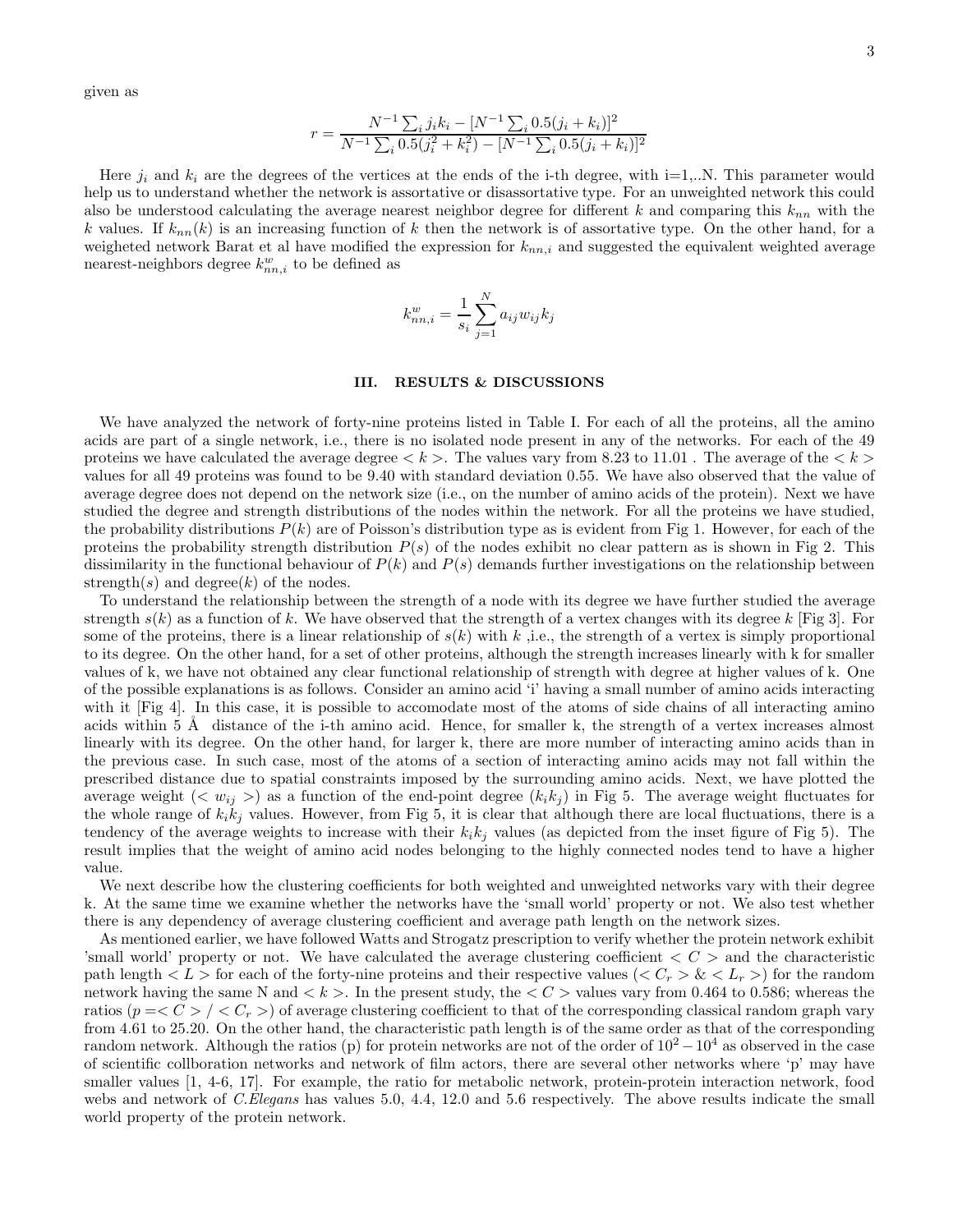From the above examples, it is clear that the ratio (p) varies from a smaller value to a very large value. In our protein networks, the ratio (p) also varies in a wide range. Moreover it is also observed that the ratios (q) of  $\langle L \rangle$ and  $\langle L_r \rangle$  are not constant. We have further studied the dependencies of p and q on N [Fig 6]. It has been observed that both the ratios p and q vary with the number of nodes (i.e., the number of amino acids); but with a different relationships. The ratio (p) of clustering coefficients varies linearly with the number (N) of amino acids of the protein; whereas the ratio (q) of characteristic path lengths varies logarithmically with N.

We have already mentioned that the average clustering coefficient of the protein networks varies from 0.464 to 0.586. However, the average weighted clustering coefficient values for the same set of protein networks vary from 0.249 to 0.325. The values of  $\langle C \rangle$  and  $\langle C_w \rangle$ , when averaged over all of the forty-nine proteins we have studied, are 0.511 and 0.269 respectively [Table II]. And for each of the proteins, the  $\langle C_w \rangle$  value is always less than that of  $\langle C \rangle$ . It implies that the topological clustering is generated by edges with low weight. The results also indicate that the largest part of interactions (i.e., interactions between two amino acids ) is occuring on edges (amino acids) not belonging to interconnected triplets. Therefore the clustering has a minor effect in the organization of amino acid network within protein.

Next we are interested to study if there is any hierarchy in the amino acid network. In a hierarchical network, the low degree nodes belong generally to well interconnected communities (high clustering coefficients) with hubs connect many nodes that are not directly connected (small clustering coefficient). It has been stated that the signature of the hierarchical modularity lies in the scaling coefficient of  $\tilde{C}(k) \sim k^{-\beta}$ , when  $\beta$  has a value of 1; whereas, for a non-hierarchical network the value of  $\beta$  is 0 [6-7]. For the amino acid network within proteins, both the  $C(k)$  and  $C<sup>w</sup>(k)$  exhibit a power-law decay as a function of k as is evident from Fig 7. The scaling coefficient ( $\beta$ ) for the  $C(k)$ varies from 0.247 to 0.367 with an average of 0.322; whereas the corresponding coefficient  $(\beta_1)$  for  $C^w(k)$  varies from 0.525 to 0.722 with an average of 0.637 [Table II]. First of all, we get a power law decay for both  $C(k)$  and  $C<sup>w</sup>(k)$ , but the values of the scaling coefficients lie within the range of 0 and 1. The values of the scaling coefficients imply that the networks have a tendency of hierarchical nature. Surprisingly, the values of  $\langle C \rangle$  are nearly double that of  $\langle C_w \rangle$ , but the average value of  $\beta$  is nearly half that of  $\beta_1$ . The result implies that topological clustering is generated by amino acid edges with low weights. Moreover, for smaller  $k$ , the amino acids within a cluster are linked through higher weights than those related with larger  $k$  values. For larger  $k$  values, due to spatial constrains imposed by neighboring amino acids within the cluster, the nodes (amino acids) have less number of interactions between them. As k increases, the number of possible interactions (weights) among amino acids within the cluster decays faster than their connectivities [Fig 4].

We have also calculated the Pearson Correlation coefficients (r) for each of the protein network. The r values vary from 0.18 to 0.38 with an average of 0.26 and standard deviation 0.05 [Table II]. The positive r values suggest the assortative mixing behaviour of the nodes of the network [21]. In a protein, the amino acids with high degree have a tendency to be attached with the amino acids having high k values. We have also calculated the average degree of nearest neighbors for both unweighted and weighted networks. For each of the proteins, both the weighted and unweighted nearest neighbor values increase intially with increment of k, but for a larger k there is a tendency of saturation [Fig 8], which might be explained as the steric hindrance of connecting amino acids due to three dimensional structural organisation of the protein. Because of such steric hindrance, the position of any amino acid in 3D conformational space is restricted resulting in the maximum values of degree  $(k_{max})$  and strength  $(s_{max})$  of a node. In fact, all these network properties are mainly governed by two major important factors - (i) the movement of any i-th amino acid is restricted by  $(i-1)$ -th and  $(i+1)$ -th amino acids through peptide bonds; and  $(ii)$  the attachment of an amino acid to any other amino acid does not only depend on their physico-chemical properties, but is also restricted by the spatial constraints imposed by neighboring amino acids, i.e., the preferential attachment is restricted by a maximum cut-off value due to steric hindrance. It should be mentioned that Amaral *et al* have discussed about the constraints limiting the addition of new links and argued that the nature of such constraints may be the controlling factor for the emergence of different classes of networks [23]. Hence, there is a need of new model to understand the phenomenology behind the network of a polymer in three dimensional space.

#### IV. SUMMARY

In summary, the amino acid network within a protein has a small world property. The probability degree distribution of the amino acid network connectivity within protein is of Poisson's distribution type; whereas the probability strength distribution does not follow any particular pattern. We have further observed that the strength of a node changes with its degree k. The ratios of the clustering coefficients of the protein network and its corresponding random network vary linearly with the number(N) of amino acids of the protein; while the respective ratios for characteristic path lengths vary logarithmically with N. The results further indicate that the topological clustering is genereated by amino acids (edges) with low weights. The amino acid networks within protein exhibit the signature of a hierarchical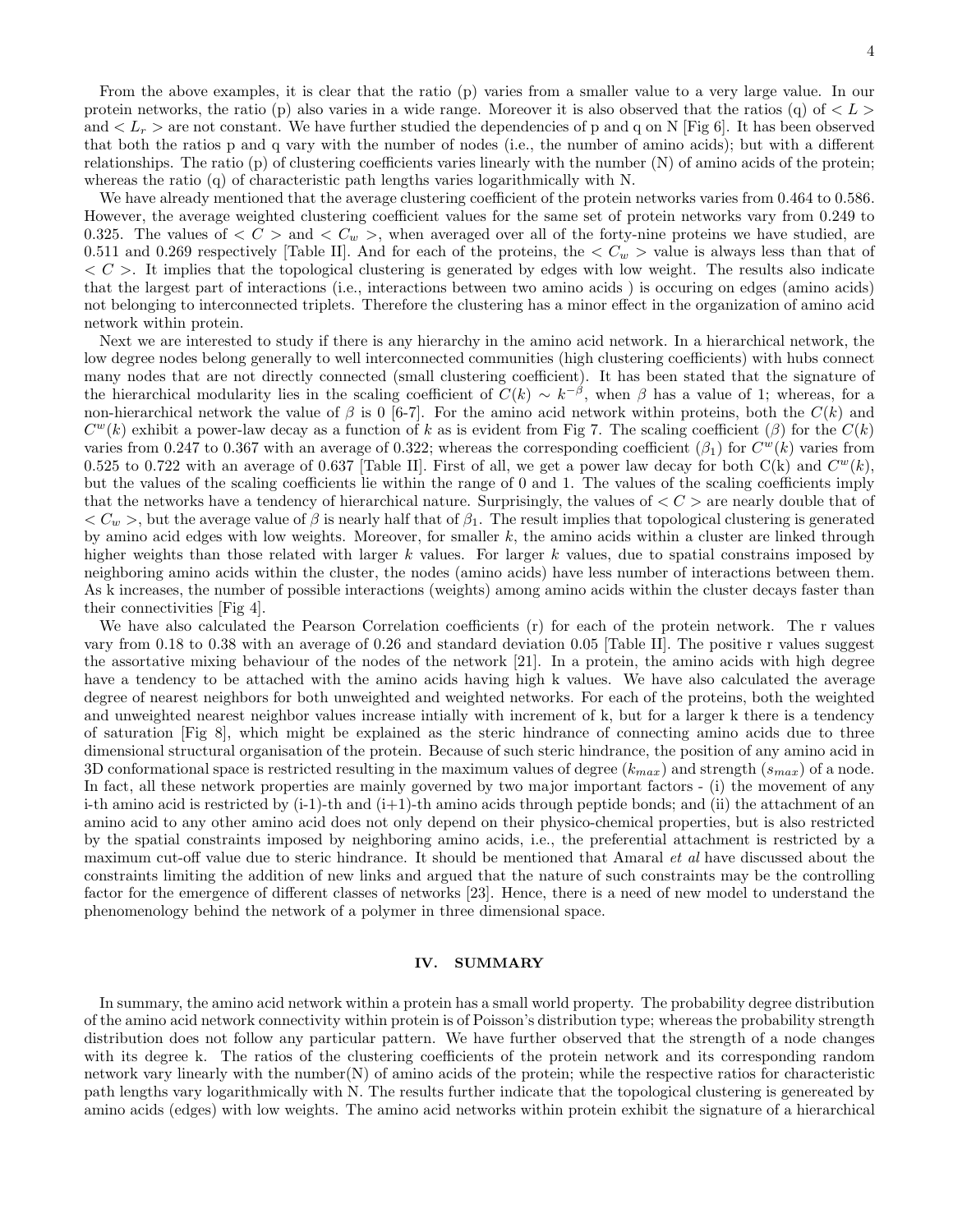network. The protein network is an outcome of assortative mixing of the amino acid nodes.

## Acknowledgments

The authors acknowledge the computational support provided by Distributed Information Center of Calcutta University. The authors also thankful to Prof. U. Chaudhuri and Dr. G. Gangopadhyay for their constant inspirations.

- [1] J.M. Montoya and R.V. Sole, J. Theor. Biol. 214, 405 (2002)
- [2] D.J. Watts and S.H. Strogatz, Nature 393, 440 (1998)
- [3] A.L. Barabasi and R. Albert, Science 286, 509 (1999) and T. Vicsek, Physica A 311, 590 (2002)
- [4] A.L. Barabasi, *et al.* Physica A. **311**, 590 (2002)
- [5] M.E.J. Newman, Proc. Natl. Acad. Sci. USA 98, 404 (2001)
- [6] E. Ravsaz, et al. Science 297, 1551 (2002)
- [7] A.L. Barabasi and Z.N. Oltavi, Nature Review Genetics 5, 101 (2004)
- [8] A. Wagner, Mol. Biol. Evol. 18, 1283 (2001)
- [9] A. Wagner and D.A. Fell, Proc. R. Soc. London B. 268, 1803 (2001)
- [10] H. Jeong, et al. Nature **411**, 41 (2001)
- [11] S. Wutchy, Mol. Biol. Evol. 18, 1694 (2001)
- [12] H. Jeong, *et al.* Nature  $407, 651$  (2000)
- [13] M. Vendruscolo, et al. Phys. Rev. E 65, 061910 (2002)
- [14] N.V. Dokholyan, et al. Proc. Natl. Acad. Sci. USA 99, 8637 (2002)
- [15] J. Qian, N.M. Luscombe, and M. Gerstein, J. Mol. Biol. 313, 673 (2001)
- [16] L.H. Greene and V.A. Higman, J. Mol. Biol. 334, 781 (2003)
- [17] S. Kundu, Physica A 346, 104 (2005)
- [18] A. Barat, et al. Proc. Natl. Acad. Sci. USA 101, 3747 (2004)
- [19] C. Brandstein and T. Tooze, Introduction to Protein structure, Garland Publisher, New York (1999)
- [20] I. Tinoco (Jr.), K. Sauer, and J.C. Wang , Physical Chemistry: Principles and Application in Biological Sciences, Printice-Hall, New Jersey, 456-544
- [21] PDB: Protein data bank,<http://www.rcsb.org/>
- [22] M.E.J. Newman, Phys. Rev. Lett. 89, 208701 (2002)
- [23] L.A.N. Amaral, et al. Proc. Natl. Acad. Sci. USA 97, 11149 (2000)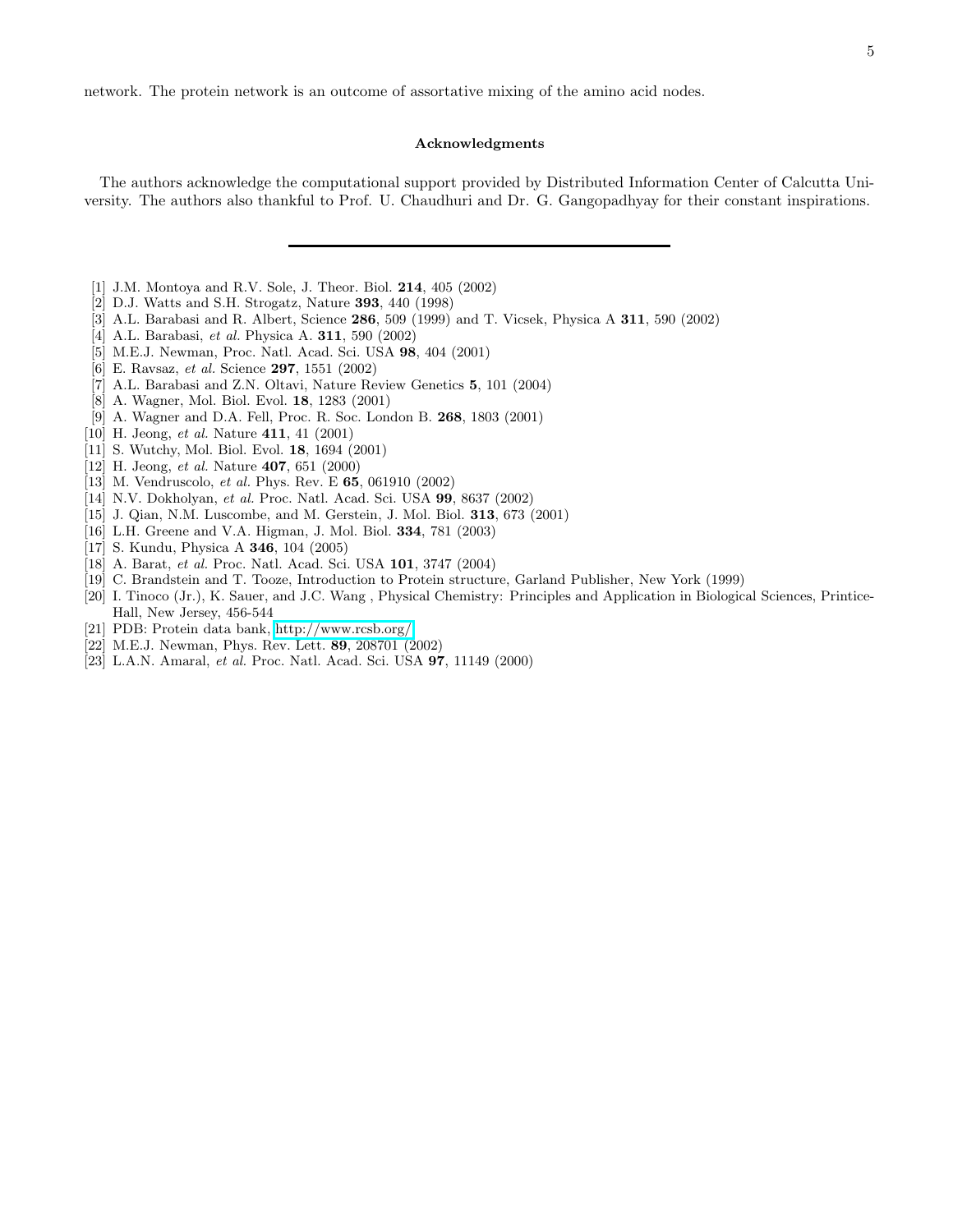TABLE I: List of PDB Ids of the proteins used in our study.

|  |  | 1AVA c 1CE7 b 1EYL a 1HWN b 1JLY b 2AAL b 1WBA 7TIM a 1AGD b 1BIH a |  |  |  |
|--|--|---------------------------------------------------------------------|--|--|--|
|  |  | 1CD8 1EPF d 1HYX 1 1TLK 3KBP c 1HNG a 1B8A a 1E86 a 1FAP b 1EOV a   |  |  |  |
|  |  | 1GVP 1MJC 1H7La 1JR8_a 1PSD_a 1RIS 1URN_c 2ACY 1VLT_a 1AYC_a        |  |  |  |
|  |  | 256B a 1CJ1 a 1FBV a 1SHA a 2HMZ a 1BEB a 1BJ7 1GM6 a 1OBP a 1RPX a |  |  |  |
|  |  | 1BMT a 1DIO a 1PDO 3ECA a 3RAB a 1EUN a 1G4T a 1HO4 a 1NSJ          |  |  |  |

TABLE II: The average clustering coefficient of weighted ( $\lt C_w$ ) and unweighted ( $\lt C$ ) network; the scaling coeffeicients of power law decay of clustering coeffients as a function of degree k and Pearson correlation coefficients of the protein networks.

L.

| $\langle C \rangle$ |  | $\langle C_w \rangle$ $C(k) \sim k^{-\beta} C_w(k) \sim k^{-\beta_1}$                     |  |
|---------------------|--|-------------------------------------------------------------------------------------------|--|
|                     |  | Value for $\beta$ Value for $\beta_1$                                                     |  |
|                     |  | $0.511 \pm 0.026$ $0.269 \pm 0.023$ $0.322 \pm 0.023$ $0.637 \pm 0.034$ $0.259 \pm 0.049$ |  |



FIG. 1: A representative plot (PDB Id: 1CD8) of probability degree distribution of amino acid network within protein. The degree k of any amino acid 'i' is the number of amino acids interacting with i. The distribution follows Poisson's distribution.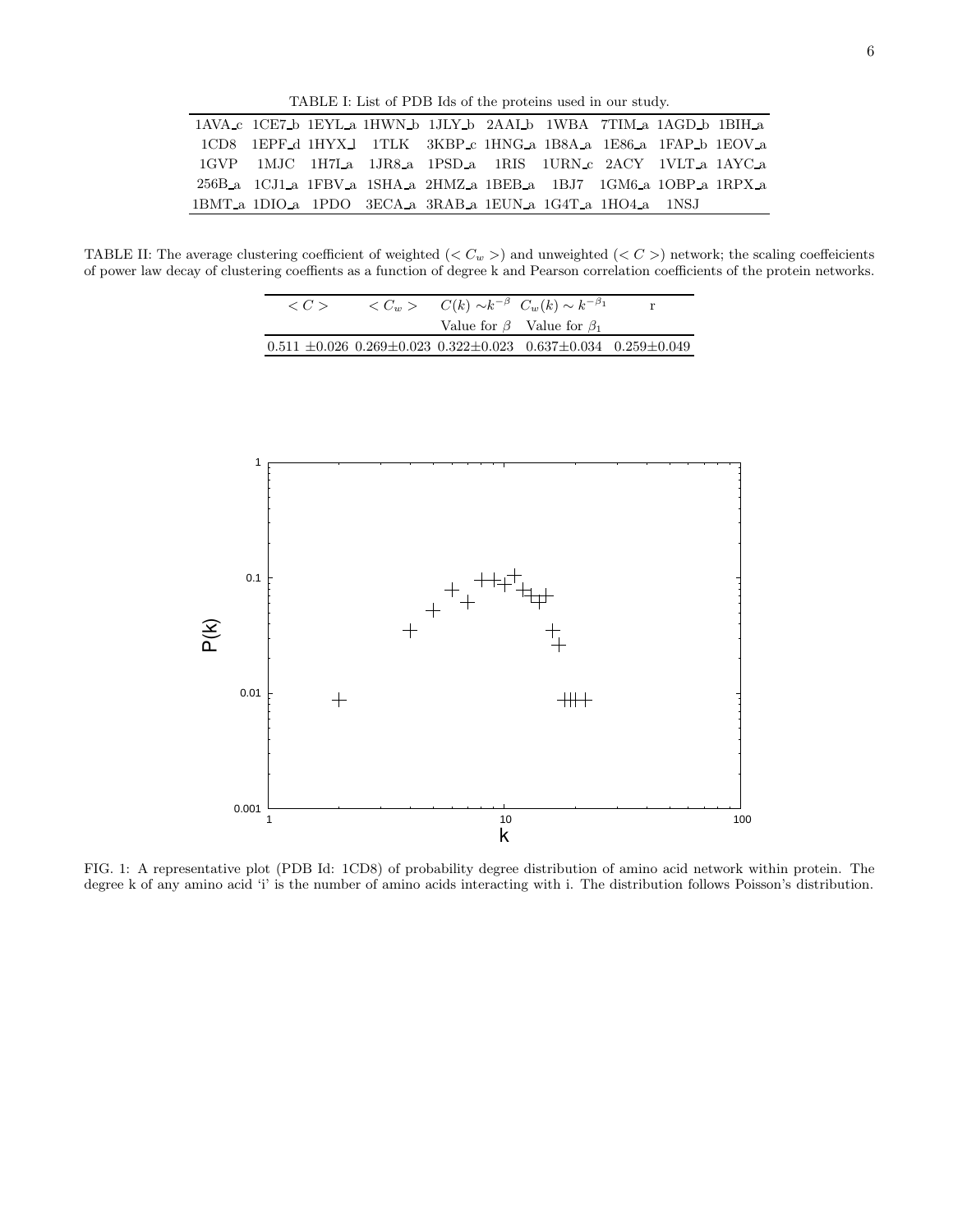

FIG. 2: A representative plot (PDB Id:1CD8) of probability strength distribution. The distribution has no definite functional form.



FIG. 3: A representative plot (PDB Id:1CD8, shown by plus sign and PDB Id:3KBP c, shown by cross sign) of average strength s(k) as function of degree k of nodes.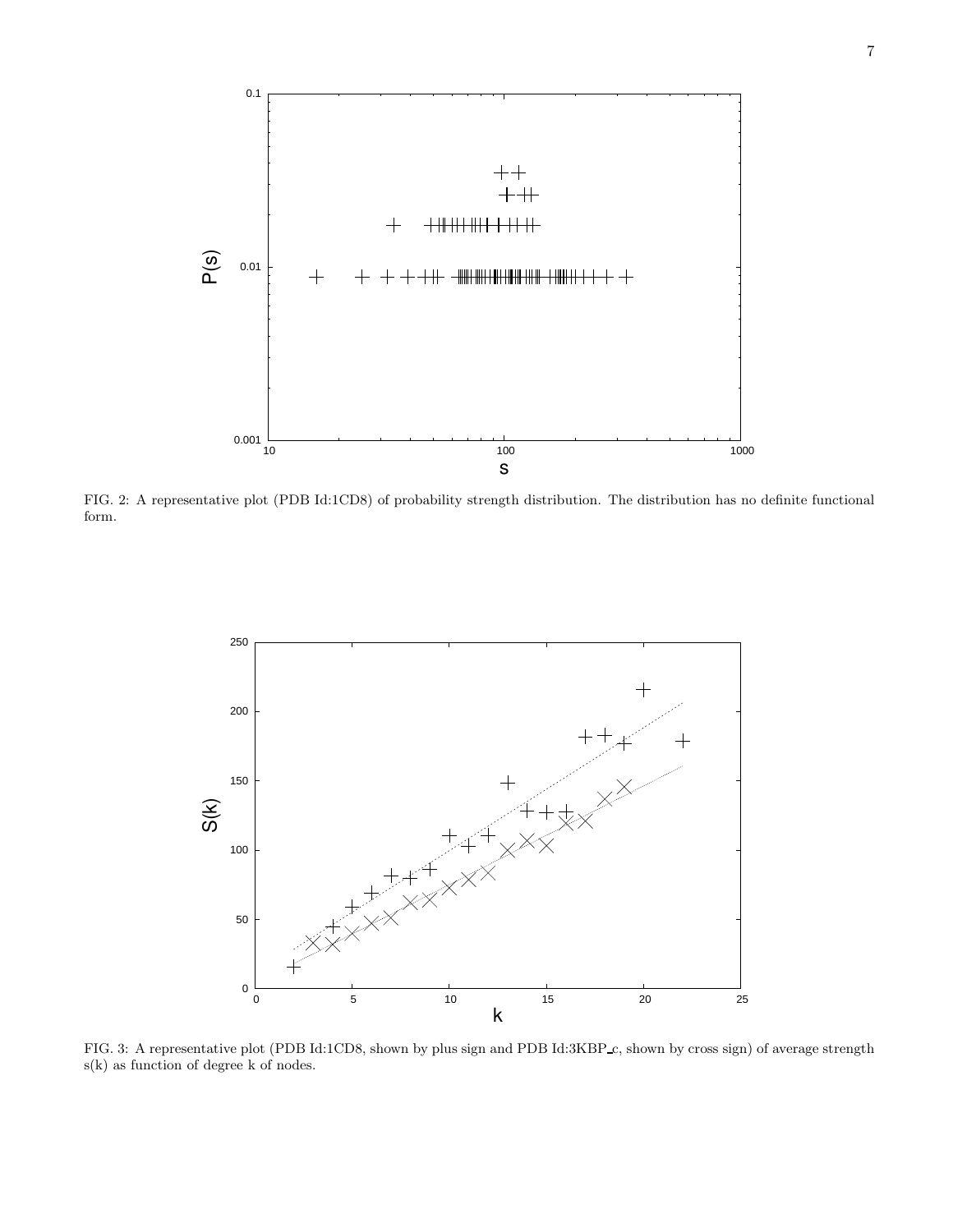

FIG. 4: Schematic diagram of (A) An amino acid 'i' in conformational space. The large circle represents the  $5 \text{ Å}$  distance from the line representing the i-th amino acid. Any amino acid within that large circle should have a possible interaction (link) with the i-th amino acid. (B) Atoms of all amino acids are within  $5 \text{ Å}$  distance of i-th amino acid. (C) Some of the atoms of a section of amino acids (marked as 'm' and 'n') are not within that large circle. All the amino acids have a possible link with the i-th amino acid. All the atoms of all amino acids, except two amino acids (marked as 'm' and 'n') have possible interactions with i-th amino acid. However, a section of atoms (outside the large circle) of the two amino acids, 'm' and 'n', have no interaction with any of the atoms of i-th amino acid. (D) Three amino acids, 'x', 'y' and 'z', are completely outside the large circle and hence do not have any possible interaction with the i-th amino acid.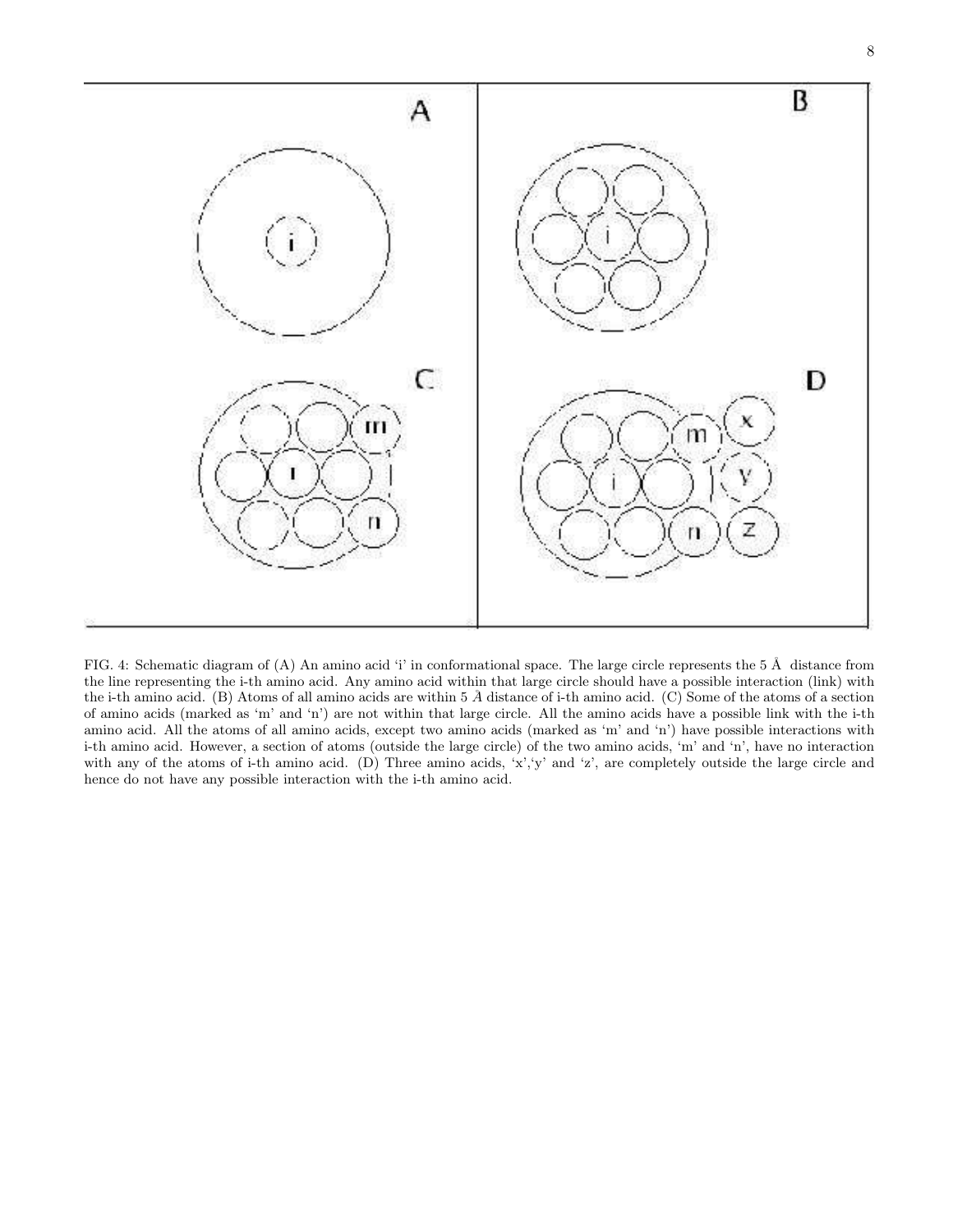

FIG. 5: A represntative figure (PDB Id:1CD8) of average weight as a function of the end-point degree. The running average of end-point degree with an window size of 15 is shown in inset.



FIG. 6: The ratios  $p(=*C* > / *C<sub>r</sub>* >)$  and  $q(=*L* > / *L<sub>r</sub>* >)$  as a function of network size N. The ratio p (shown by plus sign) varies linearly with N; whereas the ratio q (shown by cross sign) varies logarothmically with N.